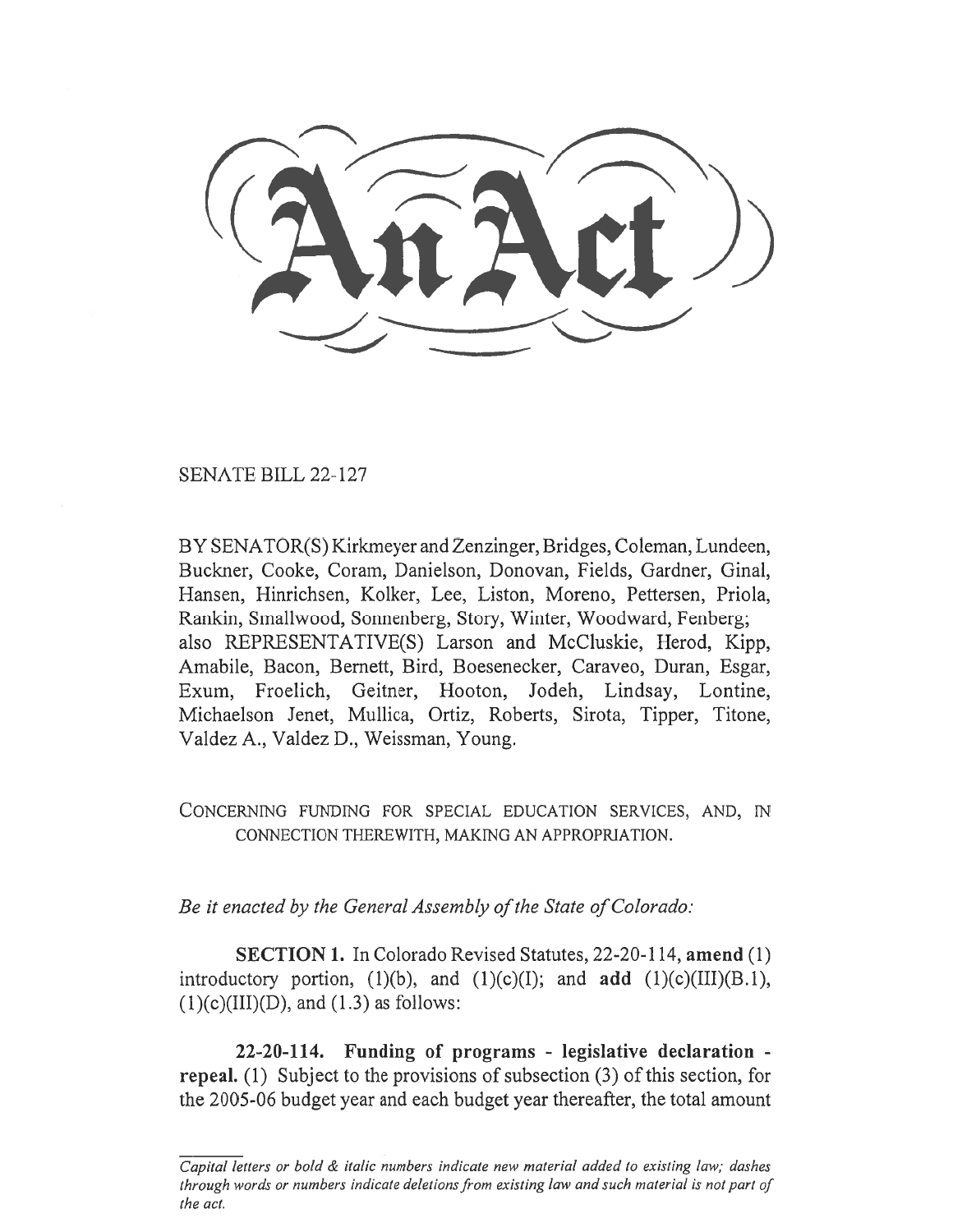appropriated to the department for the payment of costs incurred by administrative units for the provision of special education programs shall MUST be distributed to each administrative unit that provides educational services for children with disabilities as follows:

(b) (I) FOR THE BUDGET YEARS PRECEDING THE 2022-23 BUDGET YEAR, an amount equal to one thousand two hundred fifty dollars for each child with disabilities receiving special education services from the administrative unit; and

(II) EXCEPT AS SPECIFIED IN SUBSECTION (1.3) OF THIS SECTION, FOR THE 2022-23 BUDGET YEAR AND EACH BUDGET YEAR THEREAFTER, AN AMOUNT EQUAL TO ONE THOUSAND SEVEN HUNDRED FIFTY DOLLARS FOR EACH CHILD WITH DISABILITIES RECEIVING SPECIAL EDUCATION SERVICES FROM THE ADMINISTRATIVE UNIT; AND

(c) (I) If any amount of the total annual appropriation remains after the distributions specified in paragraphs (a), (a.5), and (b) of this subsection  $(1)$  SUBSECTIONS  $(1)(a)$ ,  $(1)(a.5)$ , AND  $(1)(b)$  OF THIS SECTION have been made, and after the distribution of the portion of the total annual appropriation designated for high cost grants pursuant to subsection (2) of this section has been made, six thousand dollars per child with one or more disabilities, as described in subparagraph  $(H)$  of this paragraph  $(c)$ SUBSECTION  $(1)(c)(II)$  OF THIS SECTION, for a percentage of such children receiving special education services from the administrative unit. The department shall annually determine the percentage of such children for which an administrative unit may receive additional funding pursuant to this  $\frac{\text{parameter of}}{\text{mean}}$  (c) SUBSECTION (1)(c) based on the amount of the remaining appropriation, the moneys MONEY available pursuant to subparagraph (III) of this paragraph (c) SUBSECTION  $(1)(c)(III)$  OF THIS SECTION, and the per pupil amount of six thousand dollars.

(III) (B.1) EXCEPT AS SPECIFIED IN SUBSECTION (1.3) OF THIS SECTION, FOR THE 2022-23 BUDGET YEAR AND EACH BUDGET YEAR THEREAFTER, IN ADDITION TO ANY AMOUNT THAT IS AVAILABLE PURSUANT TO SUBSECTIONS  $(1)(c)(I)$ ,  $(1)(c)(III)(A)$ , AND  $(1)(c)(III)(B)$  OF THIS SECTION, THE GENERAL ASSEMBLY SHALL APPROPRIATE TWENTY-SIX MILLION EIGHT HUNDRED TWENTY-FIVE THOUSAND DOLLARS, WHICH AMOUNT MAY BE APPROPRIATED FROM THE STATE EDUCATION FUND OR THE GENERAL FUND OR AS AMOUNTS FROM BOTH FUNDS, TO THE DEPARTMENT

PAGE 2-SENATE BILL 22-127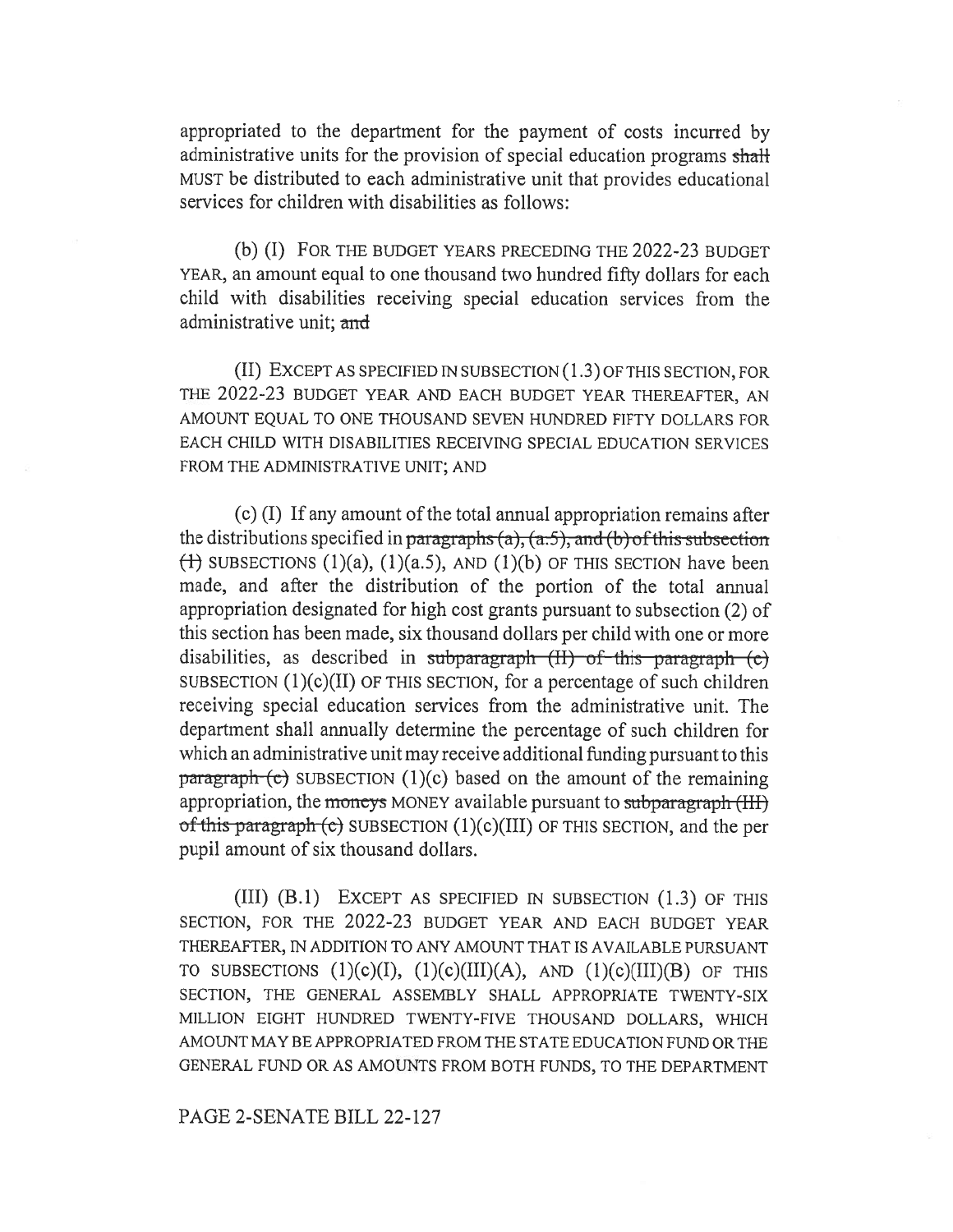FOR THE PURPOSES OF THIS SUBSECTION (1)(c).

(D) IT IS THE INTENT OF THE GENERAL ASSEMBLY TO INCREASE FUNDING FOR SPECIAL EDUCATION SERVICES AS NECESSARY FOR THE 2023-24 BUDGET YEAR AND BUDGET YEARS THEREAFTER TO FULLY FUND SPECIAL EDUCATION SERVICES PURSUANT TO THIS SUBSECTION (1)(c).

(1.3) FOR THE 2024-25 BUDGET YEAR AND BUDGET YEARS THEREAFTER, THE DOLLAR AMOUNTS SET FORTH IN SUBSECTIONS (1)(b)(II)  $AND (1 )$ (c)(III) OF THIS SECTION ARE ANNUALLY INCREASED BY THE RATE OF INFLATION. THE AMOUNTS MUST BE ROUNDED TO THE NEAREST DOLLAR. AS USED IN THIS SUBSECTION (1.3), "INFLATION" MEANS THE ANNUAL PERCENTAGE CHANGE IN THE UNITED STATES DEPARTMENT OF LABOR BUREAU OF LABOR STATISTICS CONSUMER PRICE INDEX FOR DENVER-AURORA-LAKEWOOD FOR ALL ITEMS PAID BY ALL URBAN CONSUMERS, OR ITS APPLICABLE SUCCESSOR INDEX.

SECTION 2. In Colorado Revised Statutes, 22-20-114.5, add (7) as follows:

22-20-114.5. Special education fiscal advisory committee special education high-cost grants - report - definitions - repeal. (7) ON OR BEFORE JANUARY 1, 2023, THE COMMITTEE SHALL SUBMIT TO THE EDUCATION COMMITTEES OF THE HOUSE OF REPRESENTATIVES AND THE SENATE, OR ANY SUCCESSOR COMMITTEES, A REPORT THAT INCLUDES BUT NEED NOT BE LIMITED TO:

(a) AN ANALYSIS OF FUNDING FOR SPECIAL EDUCATION SERVICES IN OTHER STATES COMPARED TO THE FUNDING MODEL USED IN COLORADO, WITH A FOCUS ON THE PROPORTIONATE SHARES PROVIDED BY FEDERAL, STATE, AND LOCAL FUNDING AND HOW OTHER STATES FUND DIFFERENT CATEGORIES OF DISABILITIES TO TARGET THE NEEDS OF CHILDREN WITH DISABILITIES;

(b) AN ANALYSIS OF THE ACTUAL COSTS TO PROVIDE SPECIAL EDUCATION SERVICES TO CHILDREN WITH DISABILITIES IN COLORADO;

(C) AN ANALYSIS OF THE EFFECTIVENESS OF THE CURRENT FUNDING MODEL FOR SPECIAL EDUCATION SERVICES AND WHETHER THE CURRENT FUNDING MODEL ADEQUATELY SUPPORTS SPECIAL EDUCATION SERVICES;

PAGE 3-SENATE BILL 22-127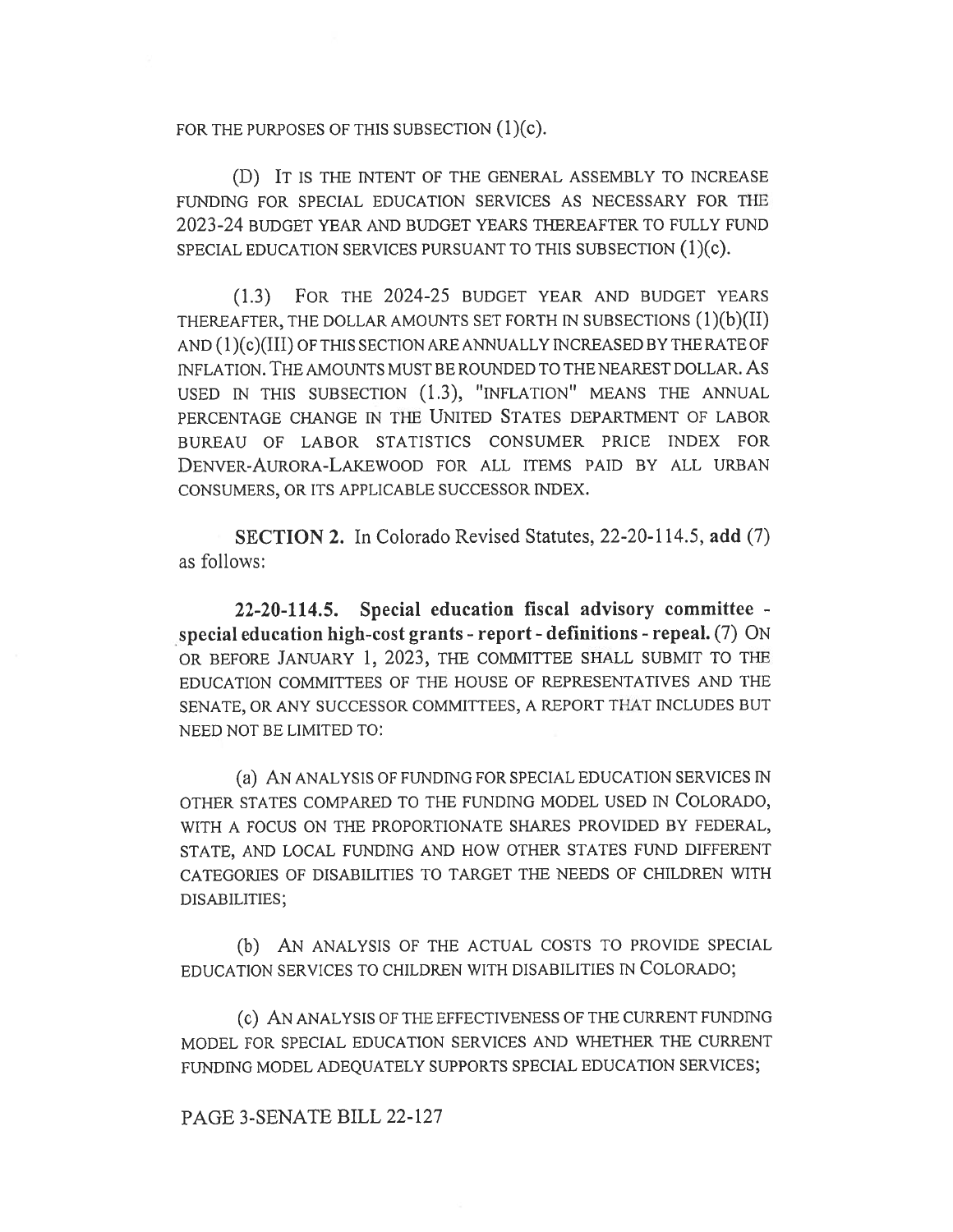(d) AN EXAMINATION OF THE HIGH-COST SPECIAL EDUCATION TRUST FUND CREATED IN SECTION 22-20-114.7, INCLUDING HOW THE HIGH-COST SPECIAL EDUCATION TRUST FUND IS CURRENTLY OPERATING, WHO IS RECEIVING FUNDING FROM THE HIGH-COST SPECIAL EDUCATION TRUST FUND, AND HOW THE HIGH-COST SPECIAL EDUCATION TRUST FUND IMPACTS THOSE WHO RECEIVE FUNDS;

(e) AN ANALYSIS OF THE CURRENT DISABILITY CATEGORIES FOR CHILDREN WITH DISABILITIES DESCRIBED IN SECTION 22-20-103 (5)(a) AND WHETHER THE DISABILITY CATEGORIES ARE SUFFICIENT FOR MEETING THE NEEDS OF CHILDREN WITH DISABILITIES; AND

(f) RECOMMENDED CHANGES, IF ANY, TO THE SPECIAL EDUCATION SERVICES FUNDING MODEL DESCRIBED IN SECTION 22-20-114.

SECTION 3. Appropriation. For the 2022-23 state fiscal year, \$80,000,000 is appropriated to the department of education. This appropriation is from the state education fund created in section 17 (4)(a) of article IX of the state constitution. To implement this act, the department may use this appropriation for special education programs for children with disabilities.

SECTION 4. Safety clause. The general assembly hereby finds,